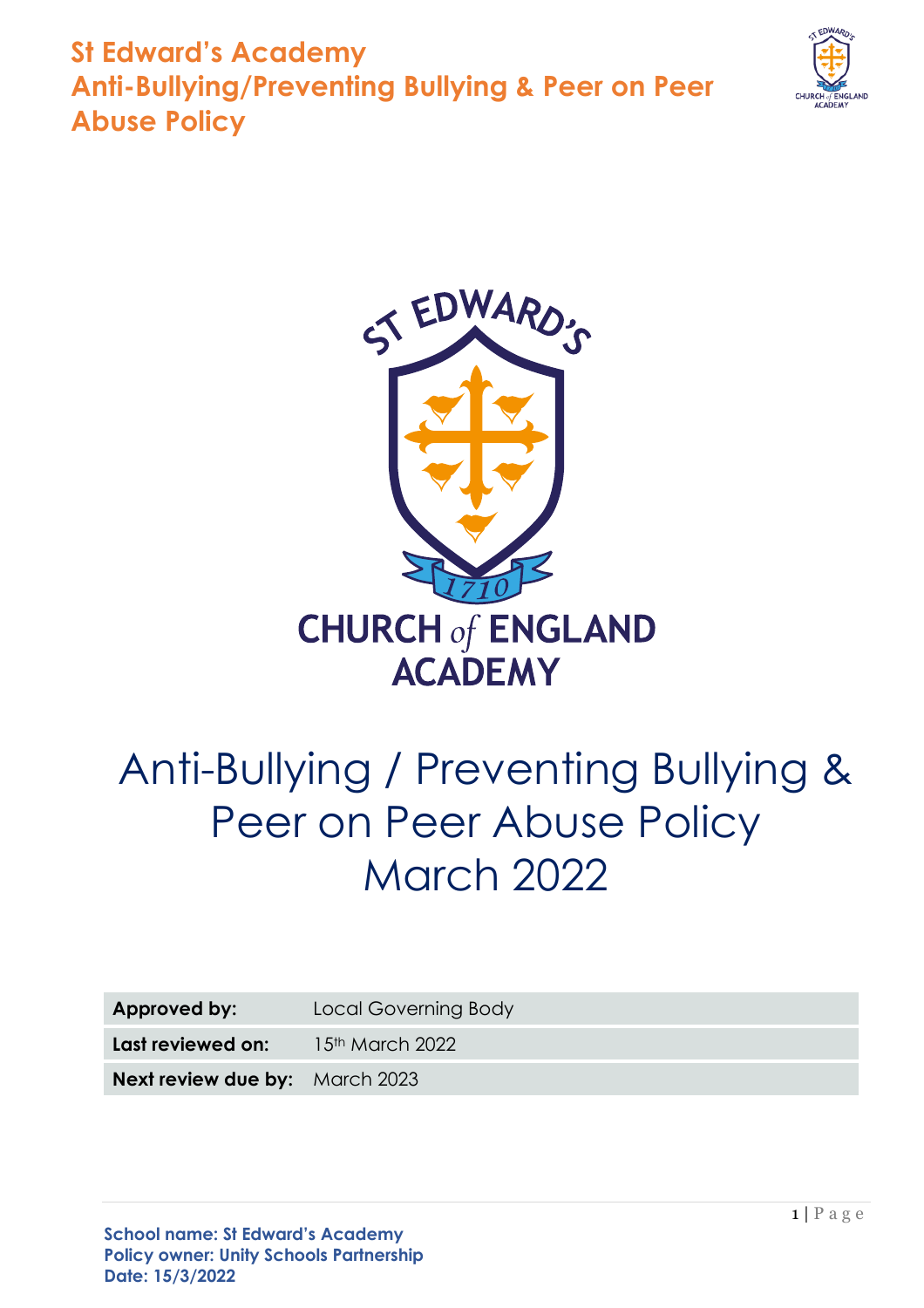

| <b>Section</b>  | <b>Contents</b>                                        |    |
|-----------------|--------------------------------------------------------|----|
|                 | Introduction                                           | 3  |
| $\overline{2}$  | Definition of Bullying                                 |    |
| $\mathfrak{S}$  | Statement of Intent                                    | 5  |
| $\overline{4}$  | Why do we need an Anti-Bullying Policy and Procedures? | 5  |
| 5               | Review of this Policy                                  | 10 |
| $\overline{6}$  | Aims and Objectives of this Policy                     | 10 |
| $\overline{7}$  | The Signs of Bullying                                  | 12 |
| 8               | <b>Practice and Procedures</b>                         | 13 |
| 9               | <b>Equality Impact Statement</b>                       | 16 |
| 10 <sup>°</sup> | Useful links and supporting organisations              | 16 |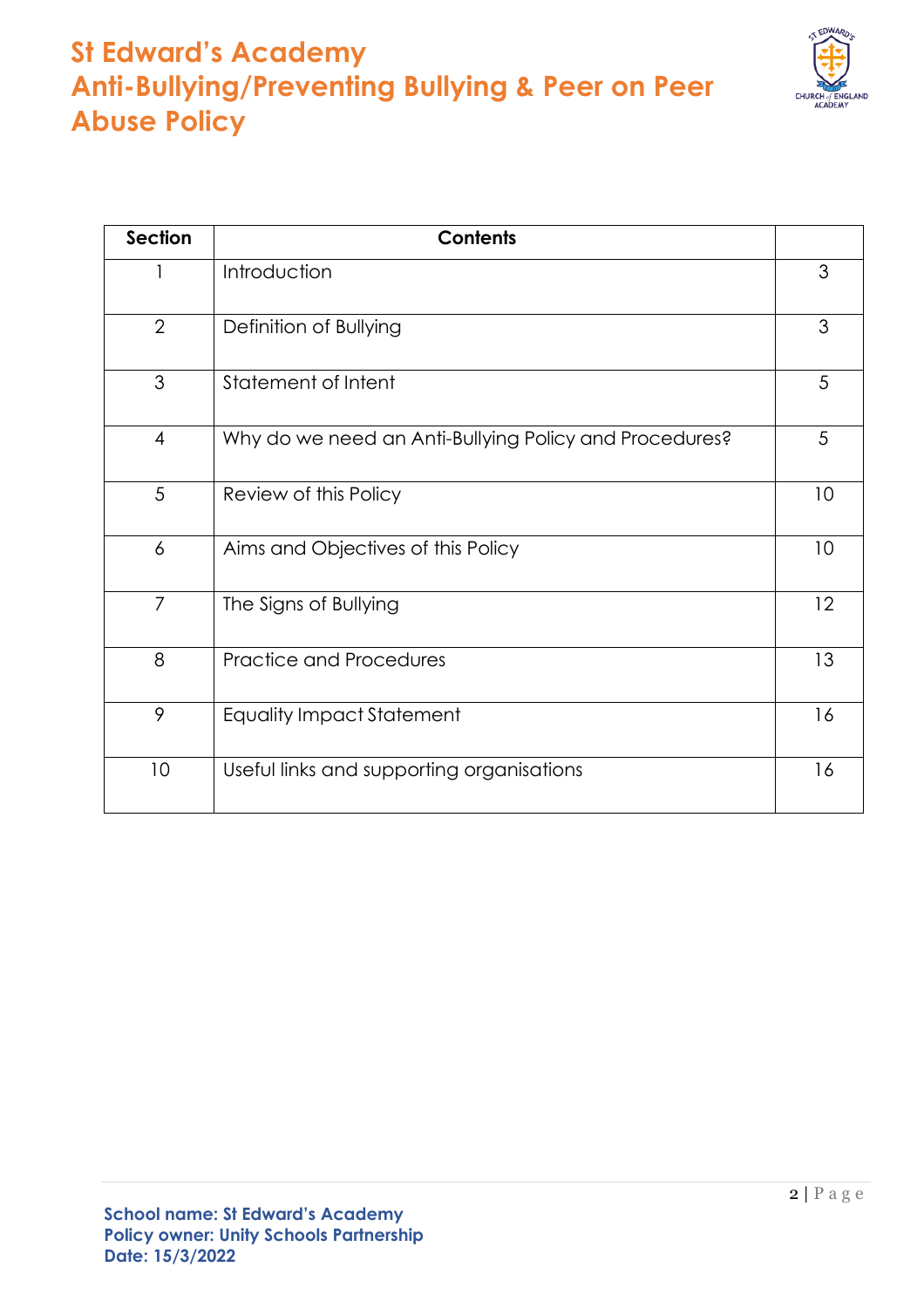

### **1. Introduction**

Bullying, especially if left unaddressed, can have a devastating effect on individuals. It can be a barrier to their learning and have serious consequences for their mental health. Bullying which takes place at school does not only affect an individual during childhood but can have a lasting effect on their lives well into adulthood.

By effectively preventing and tackling bullying at St Edward's Academy, we will create a safe, disciplined environment where pupils are able to learn and fulfil their potential.

This Policy takes into account relevant guidance, including that from the Department for Education: 'Preventing and tackling bullying: Advice for headteachers, staff and governing bodies' (July 2017):

[https://assets.publishing.service.gov.uk/government/uploads/system/uploads/attachme](https://assets.publishing.service.gov.uk/government/uploads/system/uploads/attachment_data/file/623895/Preventing_and_tackling_bullying_advice.pdf) [nt\\_data/file/623895/Preventing\\_and\\_tackling\\_bullying\\_advice.pdf](https://assets.publishing.service.gov.uk/government/uploads/system/uploads/attachment_data/file/623895/Preventing_and_tackling_bullying_advice.pdf)

This policy aims to take action to prevent and respond to bullying as part of the school's overall behaviour and safeguarding strategy. It outlines the school's approach to bullying, legal obligations and the powers the school has to tackle bullying, and the principles which underpin the most effective anti-bullying strategies.

### **2. Definition of Bullying**

"Bullying is behaviour by an individual or group, repeated over time, that intentionally hurts another individual or group either physically or emotionally. Bullying can take many forms (for instance, cyber-bullying via text messages, social media or gaming, which can include the use of images and video) and is often motivated by prejudice against particular groups, for example on grounds of race, religion, gender, sexual orientation, special educational needs or disabilities, or because a child is adopted, in care or has caring responsibilities. It might be motivated by actual differences between children, or perceived differences. "

DfE Preventing and Tackling Bullying July 2017

Bullying results in pain and distress to the victim and is defined as actions against others which meet all three of the following criteria:

- Multiple incidents over a short period of time
- Deliberate
- Emphasises an imbalance of power

Anyone can show bullying behaviours / be a bully. Some people know that they are bullying others and they mean to bully, i.e. there is intent. However, some people bully others without recognising the impact of their actions. Similarly, a victim of bullying might not recognise what is happening to them and that bullying behaviour has a very insidious effect that affects a person's self-esteem, confidence and well-being.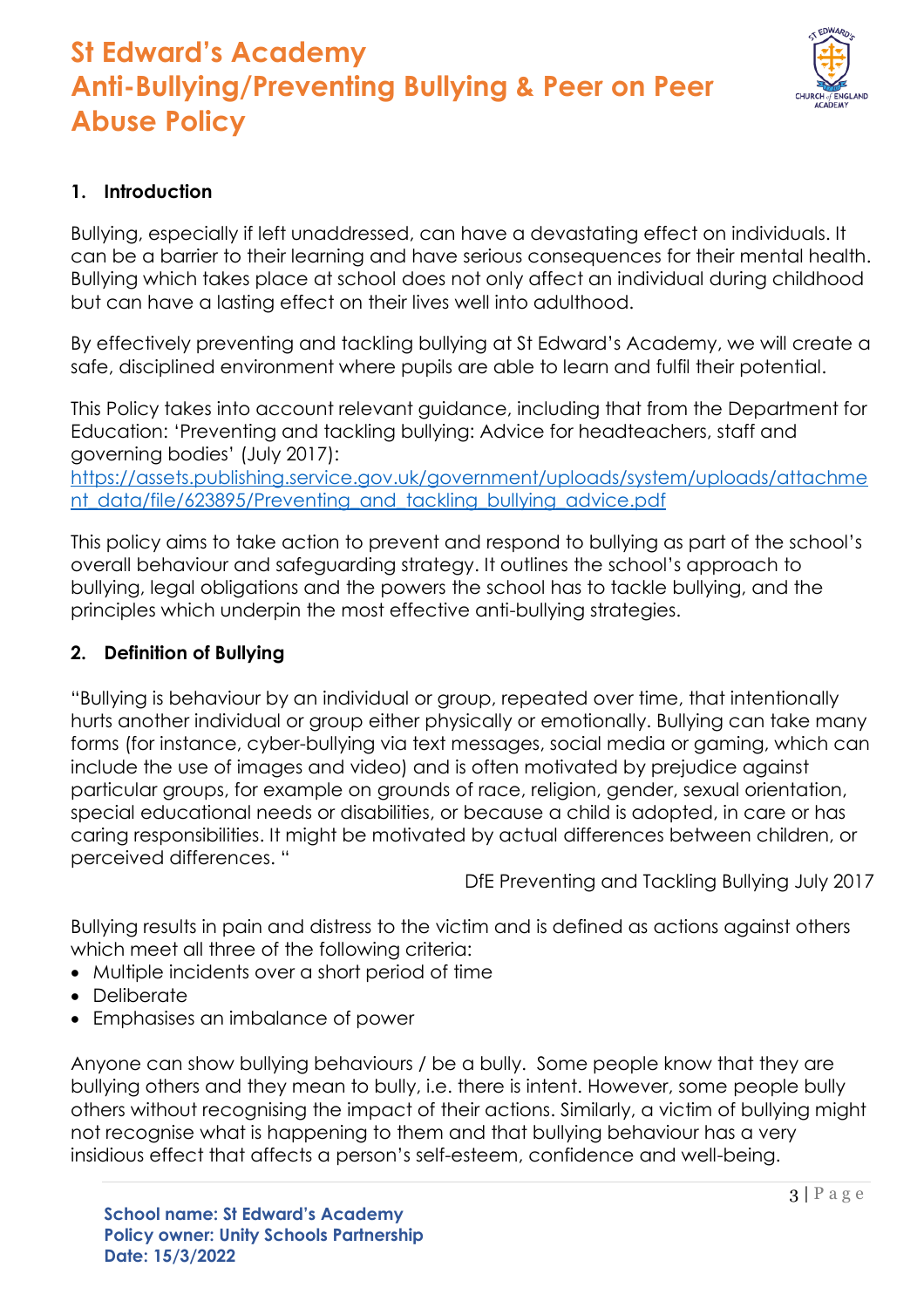

A one-off incident tends not to comprise bullying. A characteristic of bullying is that in its different forms/behaviours it happens repeatedly over a period of time.

Instances of bullying tend to have the following common characteristics:

- Repetitive and persistent. Bullying is usually experienced as part of a continuous pattern and it can be extremely threatening and intimidating even when very subtle. Nevertheless, sometimes a single incident can have precisely the same impact as persistent behaviour over time.
- Intentionally harmful. The act of bullying intends harm to another individual although occasionally the distress it causes is not consciously intended by all of those who are present.
- Involves an imbalance of power. Bullying leaves someone feeling helpless to prevent it or put a stop to it. In some case an imbalance of power may mean that bullying crosses the threshold into abuse, requiring implementation of safeguarding procedures (refer to the St Edward's Academy safeguarding procedures).

We recognise that there are levels of bullying. It can take many forms, but the main types are:

- **Emotional**: being unfriendly, excluding, tormenting (for example, isolating an individual from the activities and social acceptance of their peer group, hiding belongings, threatening gestures);
- **Physical:** pushing, kicking, hitting, punching or any use of violence, theft;
- **Racist:** racial taunts, graffiti, gestures;
- **Sexual:** unwanted physical contact or sexually abusive comments;
- **Homophobic**: because of or focusing on the issue of sexuality (for example, prejudice motivated towards students who are LGBT lesbian, gay, bisexual or transgender);
- **Verbal:** name-calling, sarcasm, spreading rumours, teasing (for example, racist, sexist or homophobic remarks, threats, name-calling)
- **Cyber:** all areas of internet, such as email, internet and social media misuse, mobile phone threats by text messaging and calls, misuse of associated technology, i.e. camera & video facilities.

Bullying is defined as deliberately hurtful behaviour, repeated over a period of time, where it is difficult for those being bullied to defend themselves. It is important to understand that bullying is not the odd occasion of falling out with friends, name calling, arguments or when the occasional 'joke' is played on someone. Children and young people do sometimes fall out or say things because they are upset. When occasional problems of this kind arise, it is not classed as bullying. It is an important part of a child's development to learn how to deal with friendship breakdowns, the odd name calling or childish prank. We all have to learn how to deal with these situations and develop social skills to repair relationships.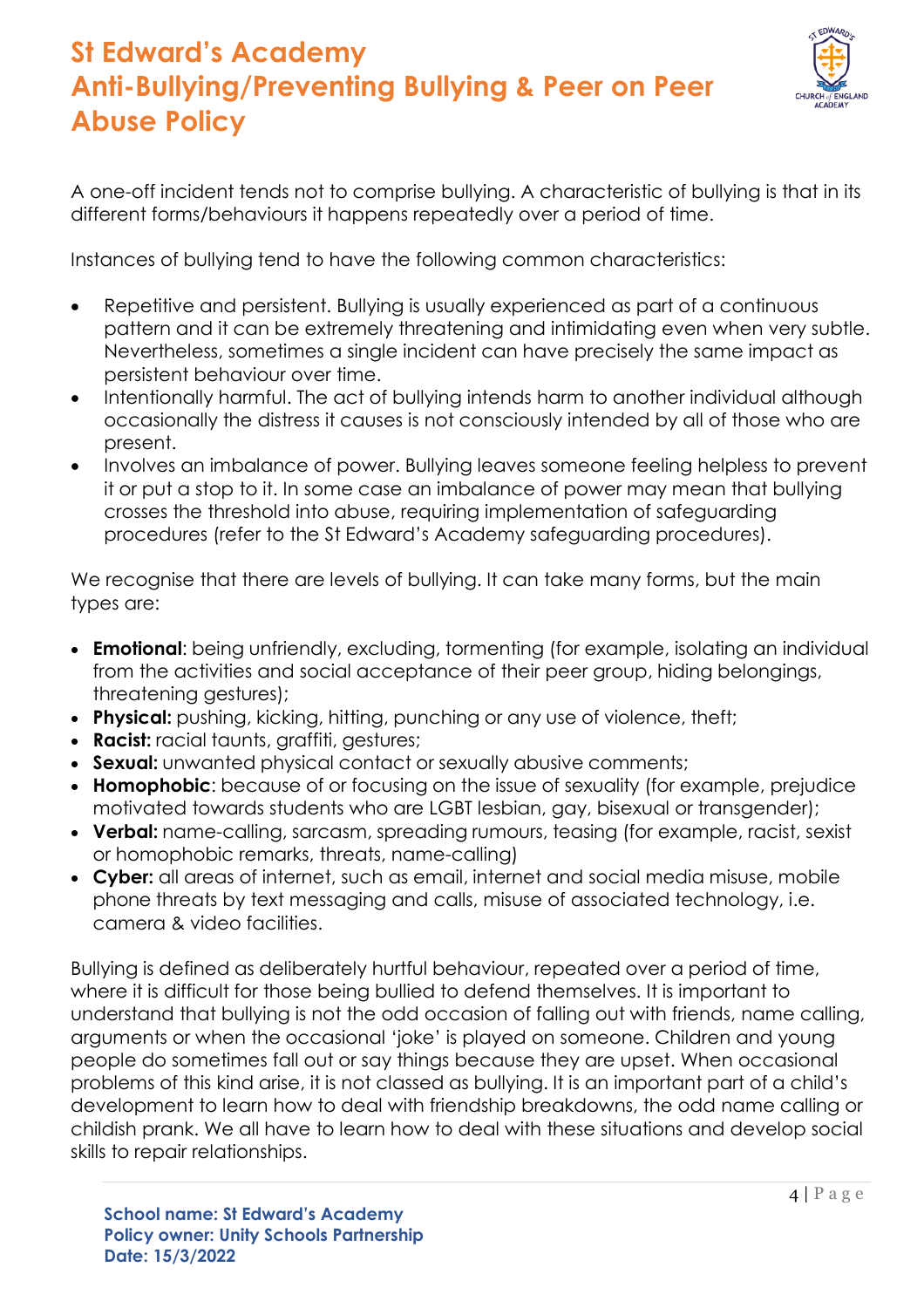

Bullying is a form of abuse and should never be tolerated or passed off as "banter" or "part of growing up". Different gender issues can be prevalent when dealing with peeron-peer abuse. This could, for example, include students being sexually touched / assaulted or being subject to initiation-type violence.

Pupils who are being bullied may show changes in behaviour, such as becoming shy and nervous, feigning illness, taking unusual absences or clinging to adults. There may be evidence of changes in work patterns, lacking concentration or truanting from school. These behaviours, however, do not mean that bullying is taking place. Likewise, bullying may occur without these behaviours appearing.

Pupils must be actively encouraged to report all incidents and suspicions of bullying. All St Edward's staff must be alert to the signs of bullying and act promptly and firmly against it in accordance with the Anti-Bullying Policy.

#### **3. Statement of Intent**

The St Edward's Academy response to bullying does not start at the point at which a child has been bullied. That is too late. Instead, school staff proactively gather intelligence about issues between pupils which might provoke conflict. They are then able to develop strategies to prevent bullying occurring in the first place. At St Edward's Academy, therefore, we have a policy of prevention. This supports our school ethos, that all students should live 'Life in all its fullness'. Our vision is underpinned by our HOPE values (Humanity, Optimism, Perseverance and Excellence).

Preventing bullying makes it easier to respond to incidents when they occur. It also enables us to create an ethos in which the whole school community is clear that bullying is completely unacceptable and will not be tolerated. Our policies and procedures create an ethos of good behaviour where pupils treat one another and school staff with respect because they know that this is the right way to behave. Our Humanity HOPE value teaches that we should the right thing, even when no one else is looking. This culture extends beyond the classroom to the corridors, the dining hall, the playground, and beyond the school gates including travel to and from school.

Enacting our HOPE values ensures that students show respect for staff and other pupils. They appreciate the value of education and have a clear understanding of how their actions affect themselves and others. It is our intent that these values permeate the whole school environment. This is reinforced by staff and older pupils who set a good example to the rest. This is shown most clearly through the community responsibilities of our Sixth Form student leadership team.

This policy should be used in conjunction with St Edward's Behaviour Policy.

#### **4. Why do we need an Anti-Bullying Policy and Procedures?**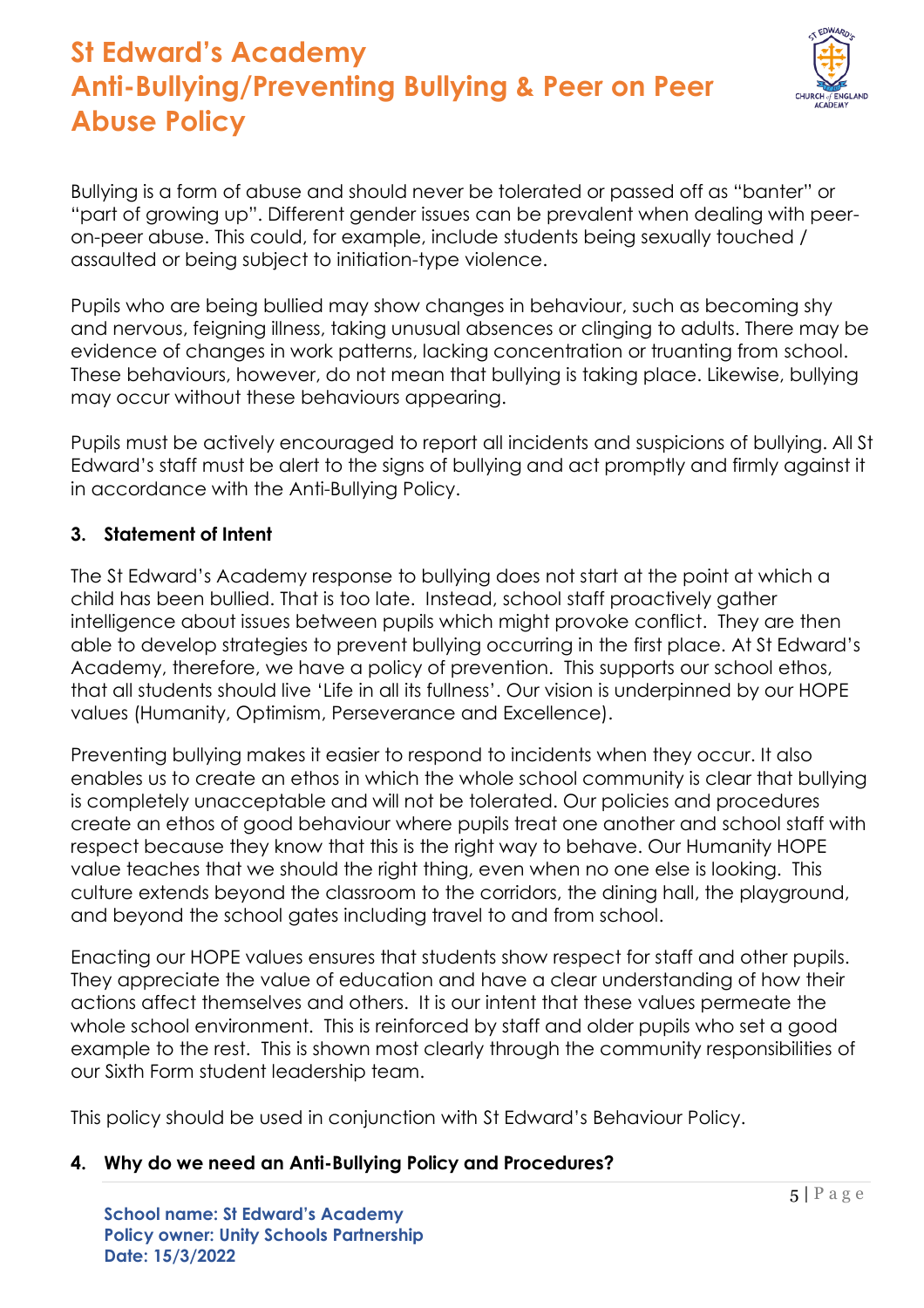

Persistent bullying can severely inhibit a child's ability to learn effectively. The negative effects of bullying can have an impact on a person for their entire life. St Edward's Academy wishes to promote a secure and happy environment - free from threat, harassment and any type of bullying behaviour.

Every school must have measures in place to prevent all forms of bullying. This Policy and our procedures promote practices within the school that reinforce our vision, ethos and values ('Life in all its fullness', achieved through HOPE) and seeks to remove or discourage all practices that negate them.

This policy is based on DfE guidance "Preventing and Tackling Bullying" - July 2017 [https://assets.publishing.service.gov.uk/government/uploads/system/uploads/attachme](https://assets.publishing.service.gov.uk/government/uploads/system/uploads/attachment_data/file/623895/Preventing_and_tackling_bullying_advice.pdf) [nt\\_data/file/623895/Preventing\\_and\\_tackling\\_bullying\\_advice.pdf](https://assets.publishing.service.gov.uk/government/uploads/system/uploads/attachment_data/file/623895/Preventing_and_tackling_bullying_advice.pdf) and supporting documents.

It also considers the DfE statutory guidance Keeping Children Safe in Education 2021 [https://assets.publishing.service.gov.uk/government/uploads/system/uploads/attachme](https://assets.publishing.service.gov.uk/government/uploads/system/uploads/attachment_data/file/1021914/KCSIE_2021_September_guidance.pdf) [nt\\_data/file/1021914/KCSIE\\_2021\\_September\\_guidance.pdf](https://assets.publishing.service.gov.uk/government/uploads/system/uploads/attachment_data/file/1021914/KCSIE_2021_September_guidance.pdf) and 'Sexual violence and sexual harassment between children in schools and colleges' guidance [https://assets.publishing.service.gov.uk/government/uploads/system/uploads/attachme](https://assets.publishing.service.gov.uk/government/uploads/system/uploads/attachment_data/file/1014224/Sexual_violence_and_sexual_harassment_between_children_in_schools_and_colleges.pdf) nt data/file/1014224/Sexual\_violence\_and\_sexual\_harassment\_between\_children\_in\_sch [ools\\_and\\_colleges.pdf](https://assets.publishing.service.gov.uk/government/uploads/system/uploads/attachment_data/file/1014224/Sexual_violence_and_sexual_harassment_between_children_in_schools_and_colleges.pdf)

The Policy also considers Childnet's "Cyberbullying: Understand, Prevent and Respond: Guidance for Schools" [file://vsteds.internal/ud\\$/Staff/jhassan/Downloads/Cyberbullying](file://///vsteds.internal/ud$/Staff/jhassan/Downloads/Cyberbullying-guidance2.pdf)[guidance2.pdf](file://///vsteds.internal/ud$/Staff/jhassan/Downloads/Cyberbullying-guidance2.pdf)

### **a) Legal Duties and Powers: What does the Law say?**

There are several pieces of legislation which set out measures and actions for schools in response to bullying, as well as criminal and civil law. These may include (but are not limited to):

### The Education and Inspections Act 2006

Section 89 of the Education and Inspections Act 2006 provides that maintained schools must have measures to encourage good behaviour and prevent all forms of bullying amongst pupils. These measures should be part of the school's behaviour policy which must be communicated to all pupils, school staff and parents.

### The Education (Independent School Standards) Regulations 2014

The Education (Independent School Standards) Regulations 2014 provide that the proprietor of an Academy or other independent school ensures that bullying at the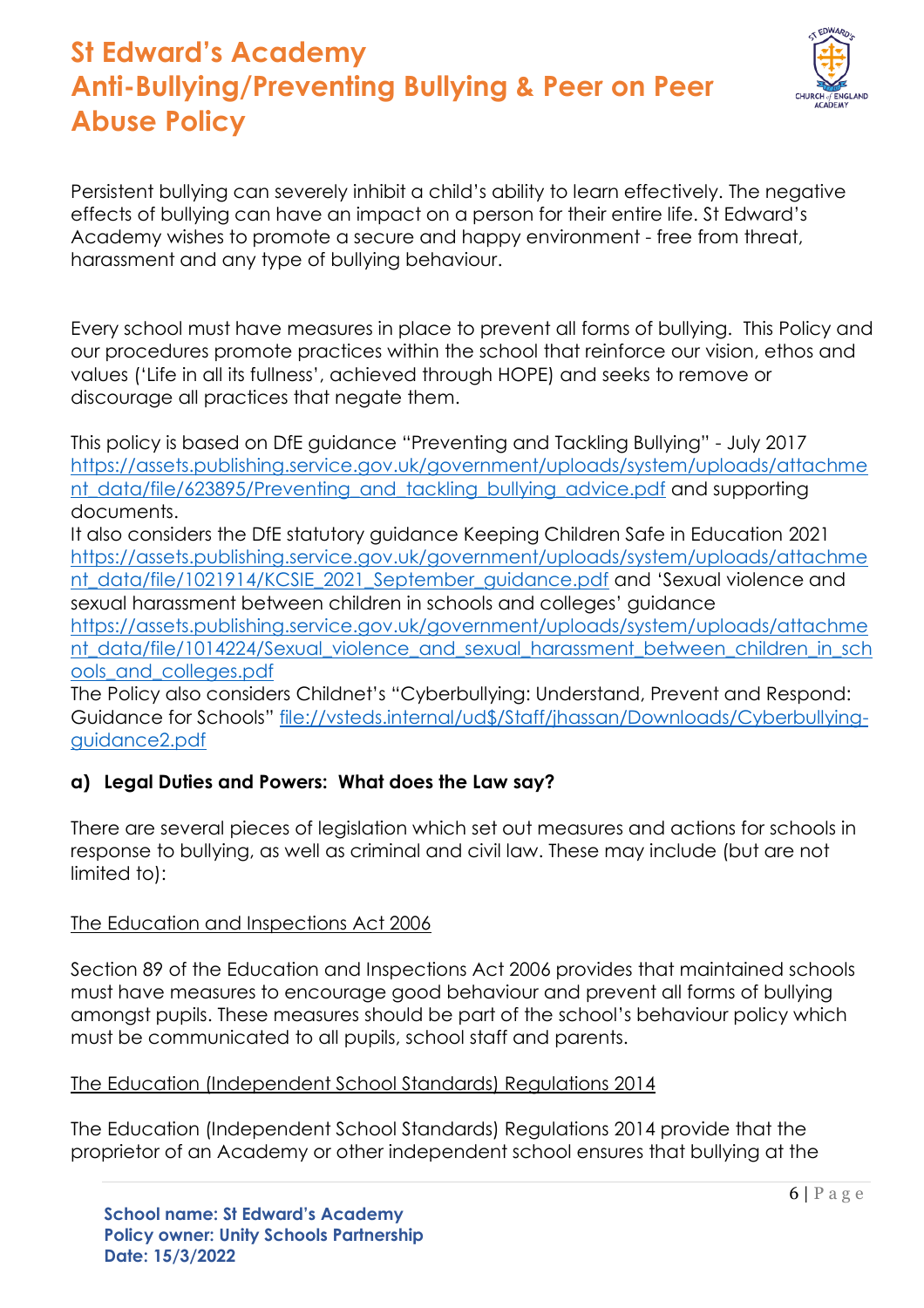

school is prevented in so far as reasonably practicable, by the drawing up and implementation of an effective anti-bullying strategy

### The Equality Act 2010

A key provision in The Equality Act 2010 is the Public Sector Equality Duty (PSED), which came into force on 5th April 2011 and covers age, disability, gender reassignment, pregnancy and maternity, race, religion or belief, sex and sexual orientation. The Duty

requires public bodies to have due regard to the need to:

- eliminate unlawful discrimination, harassment, victimisation and any other conduct prohibited by the Act
- advance equality of opportunity between people who share a protected characteristic and people who do not share it
- foster good relations between people who share a protected characteristic and people who do not share it.

Maintained schools and Academies are required to comply with the PSED. In addition, Part 6 of the Act makes it unlawful for the responsible body of a school to discriminate against, harass or victimise a pupil or potential pupil in relation to admissions, the way it provides education for pupils, provision of pupil access to any benefit, facility or service, or by excluding a pupil or subjecting them to any other detriment. In England and Wales Part 6 of the Act applies to maintained schools and Academies and to other independent schools.

In addition to the duties in relation to pupils with disabilities under the Equality Act, schools also have duties under Part 3 of the Children and Families Act 2014 to ensure that pupils with special educational needs engage in the activities of the school together with children who do not have special educational needs.

### The Children Act 1989

Some incidents of bullying may also be a child protection issue. A bullying incident should be addressed as a child protection issue under the [Children Act 1989](http://www.legislation.gov.uk/ukpga/1989/41/section/47) when there is 'reasonable cause to suspect that a child is suffering, or is likely to suffer, significant harm. These concerns must be reported to the Designated Safeguarding Lead (Munirs Said) or a member of the school's Safeguarding team. This will then be reported to the local authority's children's social services.

### **b) Criminal and Civil Law**

Although bullying in itself is not a specific criminal offence in the UK, it is important to bear in mind that some types of harassing or threatening behaviour (or communications) could be a criminal offence (for example under the Protection from Harassment Act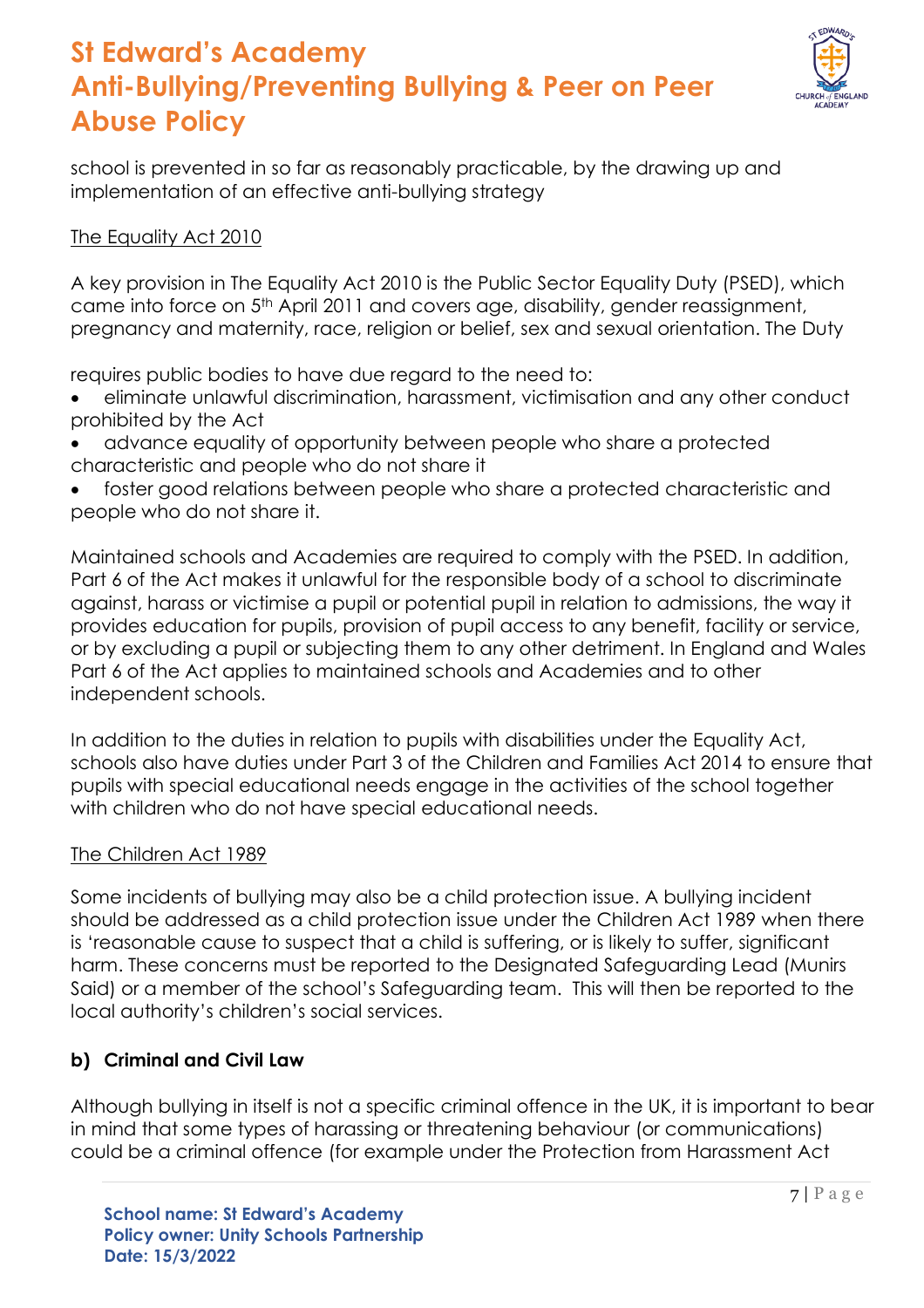

1997, the Malicious Communications Act 1988, the Communications Act 2003, and the Public Order Act 1986).

If school staff feel that an offence may have been committed, assistance will be sought from the police. For example, under the Malicious Communications Act 1988, any person who sends an electronic communication which conveys a message which is indecent or grossly offensive, a threat, or information which is false and known or believed to be false by the sender, is guilty of an offence if their purpose in sending it was to cause distress or anxiety to the recipient.

#### Protection from Harassment Act 1997

This Act is relevant for incidents that have happened repeatedly (i.e. on more than two occasions). Section 1 prohibits behaviour amounting to harassment of another. Section 2 provides a criminal offence and Section 3 provides a civil remedy for breach of the prohibition on harassment in Section 1. Section 4 provides a more serious offence of

someone causing another person to fear, on at least two occasions, that violence will be used against them. A civil court may grant an injunction to restrain a person from conduct which amounts to harassment and, following conviction of an offence under section 2 or 4, restraining orders are available to protect the victim of the offence.

### The Malicious Communications Act 1988

Section 1 makes it an offence to send an indecent, grossly offensive or threatening letter, electronic communication or other article to another person with the intention that it should cause them distress or anxiety. Some cyberbullying activities therefore could be criminal offences under the [Malicious Communications Act 1988.](http://www.legislation.gov.uk/ukpga/1988/27/section/1) There have been some instances of such prosecutions in the UK.

### Communications Act 2003

Section 127 covers all forms of public communications, and sub-section (1) defines an offence of sending a 'grossly offensive…obscene, indecent or menacing' communication6. Sub-section (2) defines a separate offence where for the purposes of causing annoyance, inconvenience or needless anxiety, a person sends a message which that person knows to be false (or causes it to be sent) or persistently makes use of a public communications system.

#### Public Order Act 1986

Section 5 makes it an offence to (with the intent to cause harassment, alarm and distress) use threatening, abusive or insulting words, behaviour, writing, signs or other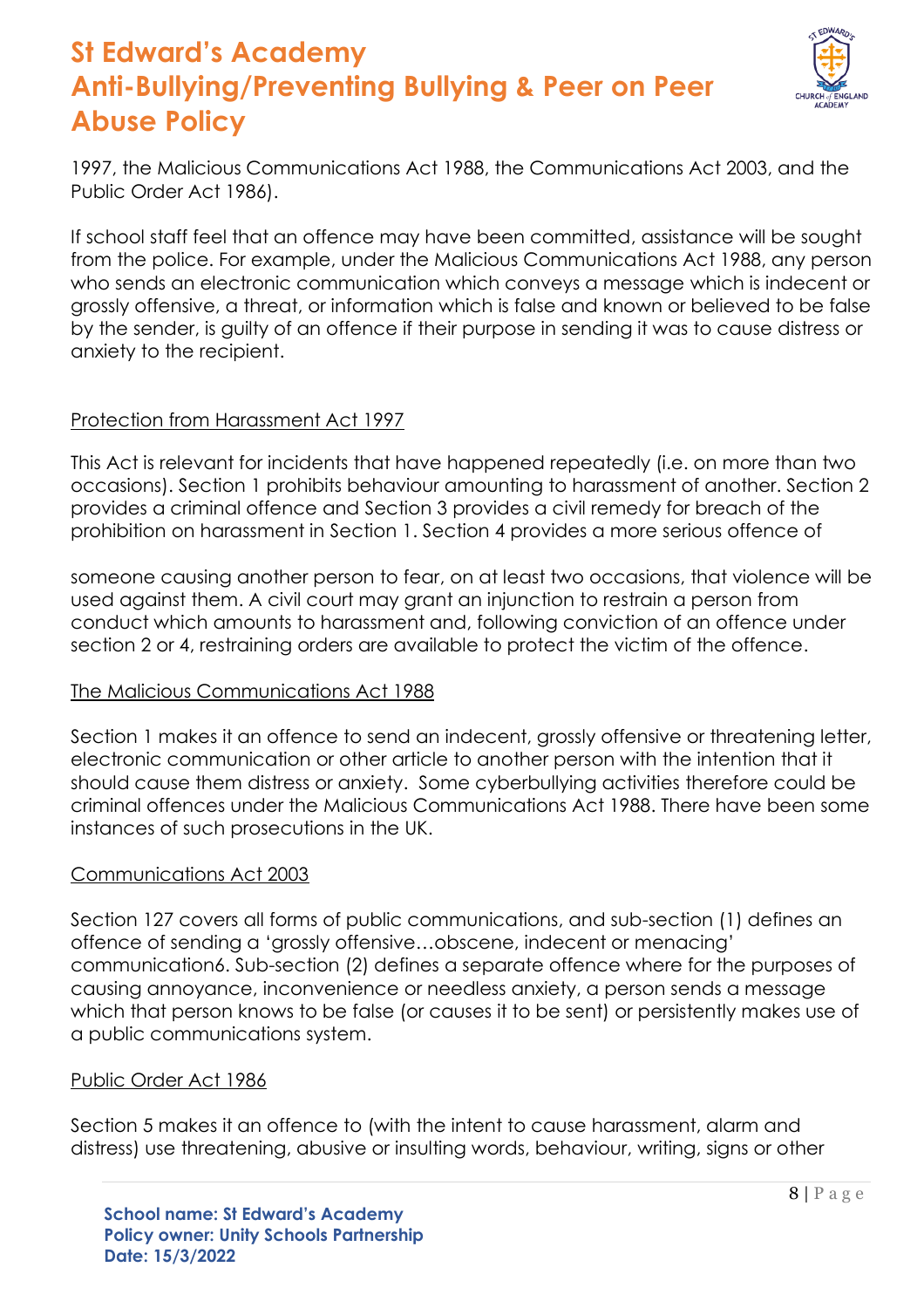

visual representation within the sight or hearing of a person likely to be caused harassment, alarm or distress. This offence may apply where a mobile phone is used as a camera or video rather than where speech writing or images are transmitted.

#### Obscene Publications Act 1959

It is an offence under this Act to publish an obscene article. Publishing includes circulating, showing, playing or projecting the article or transmitting that data, for example over a school intranet. An obscene article is one whose effect is such as to tend to deprave and corrupt persons who are likely to read, see or hear the matter contained or embodied in it.

#### Computer Misuse Act 1990

When cyberbullying takes the form of hacking into someone else's account, then other criminal laws will come into play, such as the Computer Misuse Act 1990, in addition to civil laws on confidentiality and privacy.

#### Crime and Disorder Act 1998

An anti-social behaviour order (ASBO) under the Crime and Disorder Act 1998 could be used for cyberbullying. An ASBO is a civil order which prohibits an individual from engaging in specific anti-social acts. An ASBO can be made against any person, aged 10 years or over, where there is evidence that their behaviour caused, or is likely to cause, harassment, alarm or distress to others and where an order is needed to protect person(s) from further anti-social acts.

Whether a course of conduct is anti-social in nature is primarily measured by the consequences and the effect it has, or is likely to have, on a member or members of the community within which it is taking place. An ASBO can be used in conjunction with other measures as part of a tiered approach to tackling anti-social behaviour. Prohibitions should be precise, targeted at the specific behaviour complained of, and proportionate to the legitimate aim of protecting the community from further abuse. ASBOs can be extremely effective in preventing further escalation into criminal behaviour. Breach of an Anti-Social Behaviour Order is a criminal offence and criminal penalties apply.

#### Defamation Acts of 1952 and 1996

Defamation is a civil "common law" tort in respect of which the Defamation Acts of 1952 and 1996 provide certain defences. It applies to any published material that damages the reputation of an individual or an organisation, and it includes material published on the internet. A civil action for defamation can be brought by an individual or a company, but not by a public authority. It is up to the claimant to prove that the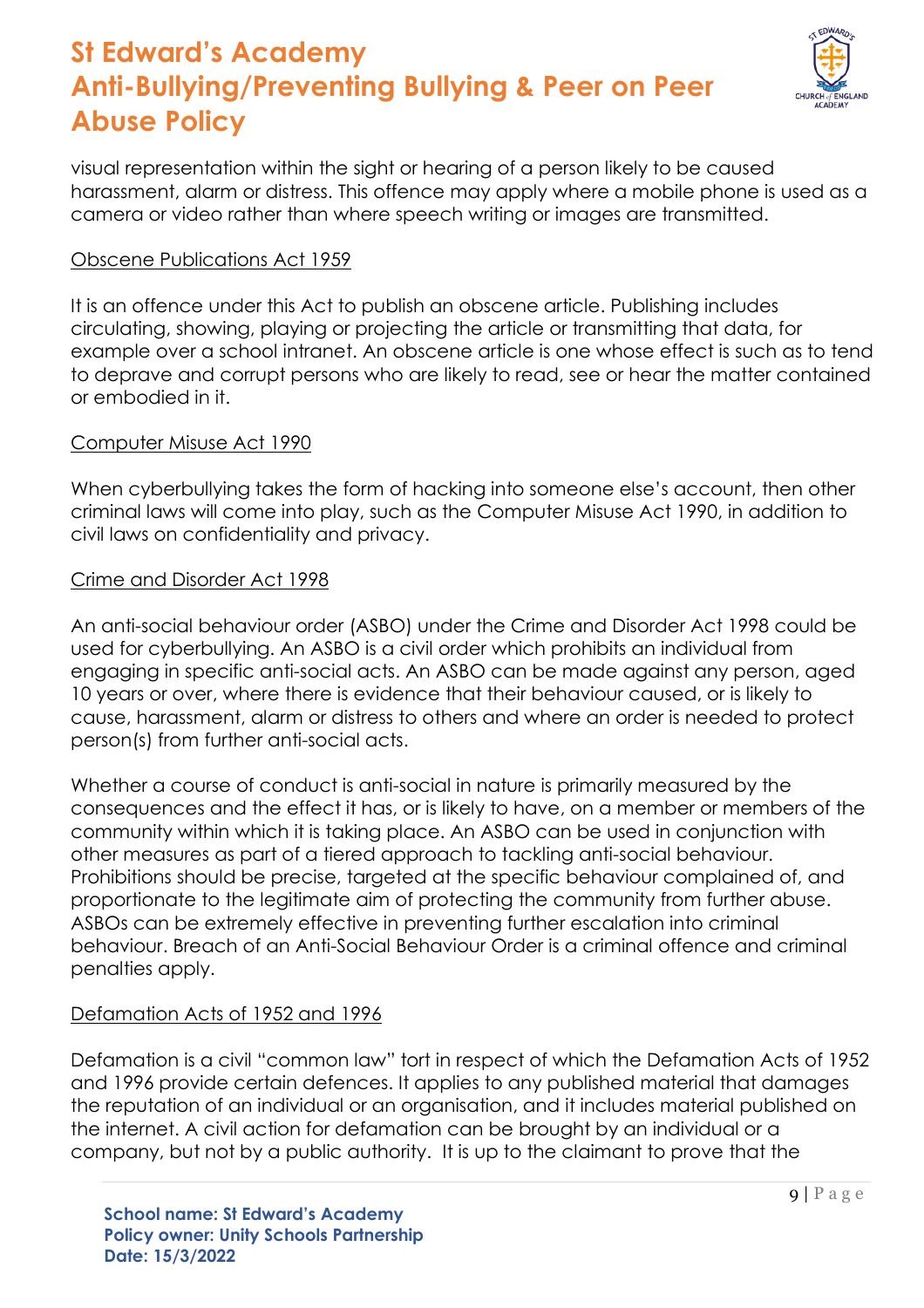

material is defamatory. However, the claimant does not have to prove that the material is false – the burden of proof on that point lies with the author/publisher, who has to prove that what they have written is true.

Where defamatory material is posted on a website, the person affected can inform the host of its contents and ask the host to remove it. Once the host knows that the material is there and that it may be defamatory, it can no longer rely on the defence of innocent dissemination in the Defamation Act 1996. This means that the person affected could (if the material has been published in the jurisdiction, i.e. in England and Wales) obtain a court order (an injunction) to require removal of the material, and could sue either the host or the person who posted the material for defamation.

### **c) Safeguarding children and young people**

When there is 'reasonable cause to suspect that a child is suffering, or is likely to suffer, significant harm', a bullying incident should be addressed as a child protection concern under the Children Act 1989. Where this is the case, school staff will discuss with the school's designated safeguarding lead (Munira Said) who will report concerns to the local authority children's social care and work with them to take appropriate action. Full details can be found in Part 1 of Keeping Children Safe in Education.

External support can be sought for pupils whether or not it is deemed a child protection concern. Even where safeguarding is not considered to be an issue, the school may need to draw on a range of external services to support the pupil who is experiencing bullying, or to tackle any underlying issue which has contributed to a child engaging in bullying. Full details can be found in Part 1 of Keeping Children Safe in Education and Chapter 1 of Working Together to Safeguard Children.

#### **5. Review of this Policy**

This Policy will be reviewed annually. It may also be reviewed and amended, in consultation with all stakeholders, in the light of events or experience. The Stakeholders of this procedure are children, parents and carers, teaching, non-teaching, support, supply, peripatetic, contract staff and third-party contractors (whose employees or subcontractors have access to school premises), governors, volunteers and trustees working in or on behalf of the school, including those from Unity Schools Partnership trust and the Chelmsford Diocese.

Data from the monitoring and recording of incidents (including 'nil' returns) will also inform Policy and procedure review.

#### **6. Aims of this Policy**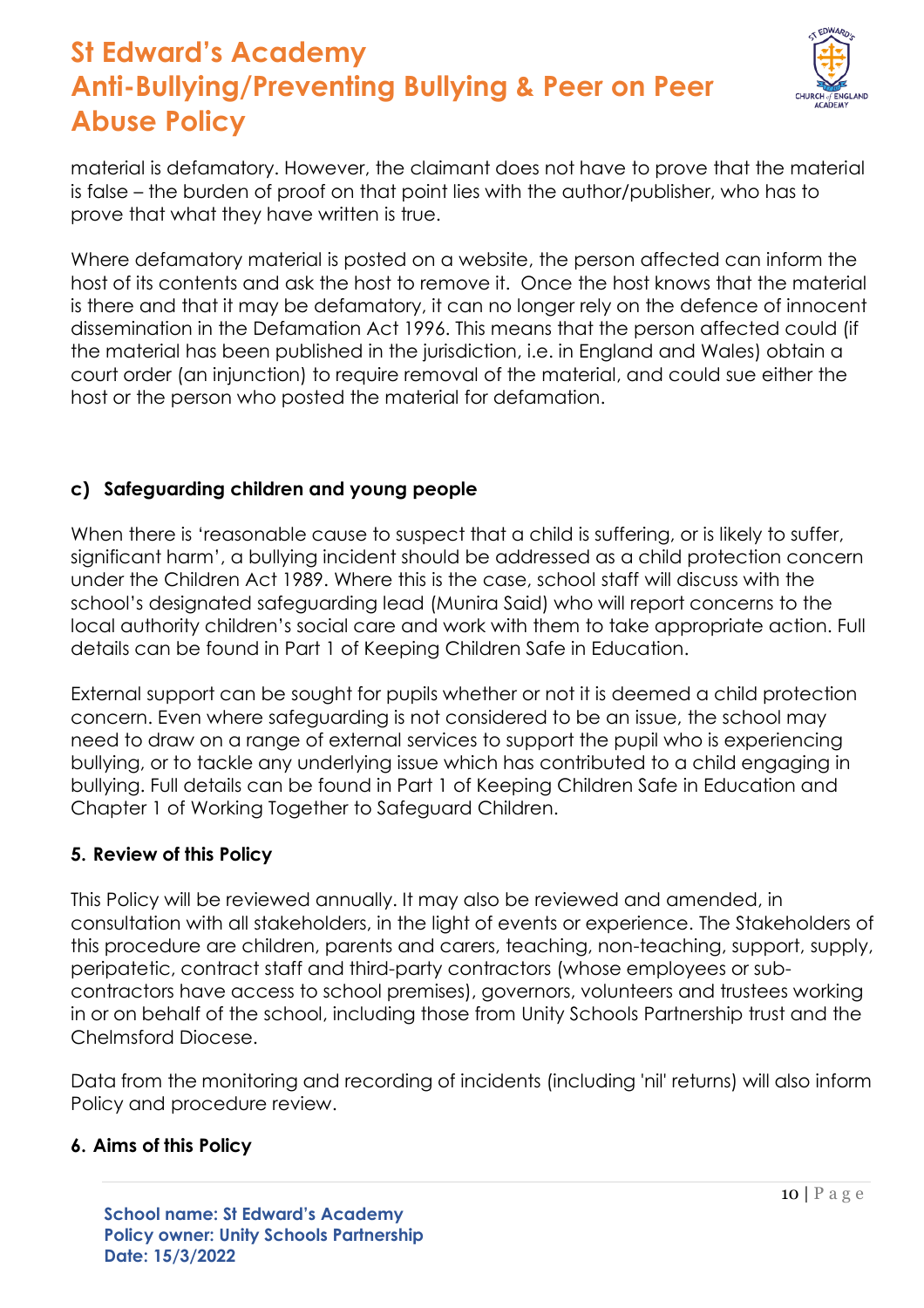

Pupils will learn best in a safe and calm environment that is free from disruption and in which education is the primary focus. St Edward's Academy has procedures in place (supported by this Policy and the Behaviour Policy) to deal with bullying and poor behaviour. These procedures are clear to pupils, staff and parents/carers. This means that, when incidents do occur, they are dealt with quickly, efficiently, appropriately and proportionately.

The school are held to account for the impact of the Anti-Bullying Policy by the local governing body and Unity Schools Partnership. Through these forums, the school demonstrates the impact of our Anti-Bullying Policy and procedures. Nationally, Ofsted hold schools to account for how well they deal with behaviour and bullying. The Ofsted Inspections Framework includes the inspection of personal development, behaviour and welfare; this covers bullying.

The aim of the Anti-Bullying Policy is to ensure that all pupils learn in a supportive, caring and safe environment, without fear of being bullied. Bullying is anti-social behaviour and affects everyone; it is unacceptable and will not be tolerated.

At St Edward's Academy, we aim to create an environment that prevents bullying from being a serious problem in the first place. It is only when all issues of bullying are addressed that all pupils will be able to fully benefit from the opportunities available at St Edward's Academy.

To this end, our Anti-Bullying Policy:

- a) Assists in creating the environment where attending St Edward's is a positive experience for all members of our community;
- b) Makes it clear that all forms of bullying are unacceptable at St Edward's;
- c) Enables everyone to feel safe while at St Edward's and encourages pupils to report incidents of bullying;
- d) Ensures that we can deal with each incident of bullying effectively, taking into consideration the needs of all parties and of our community, and, as a result, to reduce the incidents of bullying;
- e) Supports and protects victims of bullying and ensures they are listened to (at the time and also in the long-term);
- f) Helps and support children displaying bullying behaviour to change their attitudes and understand why it needs to change (at the time and also in the long-term);
- g) Promotes effective liaison with parents/carers and other appropriate members of the school community;
- h) Ensures that all members of our community feel responsible and empowered to help to reduce bullying.

### **Objectives of this Policy**

This Policy has been adopted with the involvement of the whole school community. This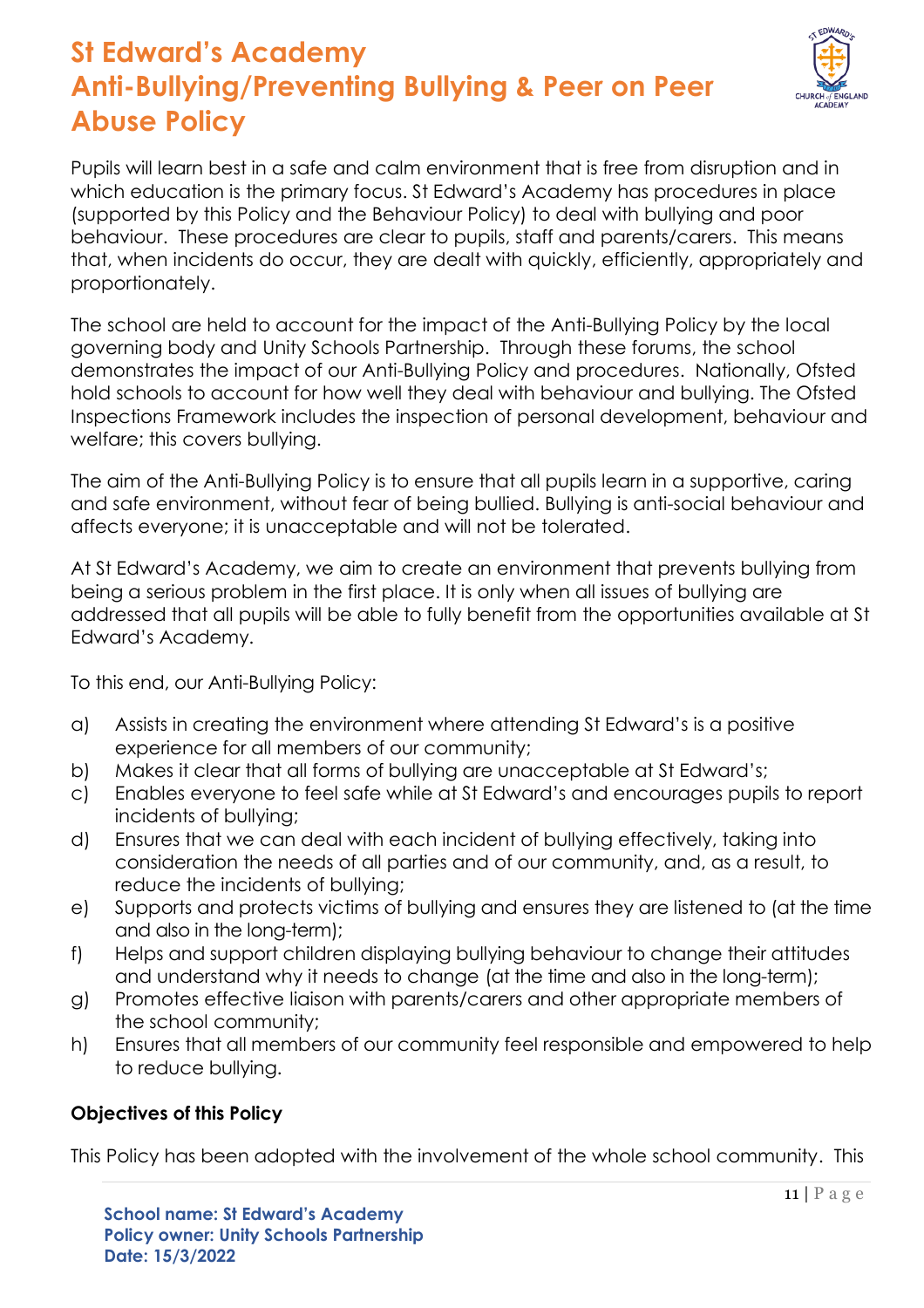

Policy outlines what St Edward's Academy will do to prevent and tackle all forms of bullying:

- a) St Edward's Academy is committed to developing an anti-bullying culture where the bullying of children, young people and adults is not tolerated in any form.
- b) Our whole community has ownership of the Anti-Bullying procedures in place at St Edward's, as part of our HOPE values.
- c) We will maintain and develop effective listening systems for children and staff within St Edward's
- d) We will involve all staff in dealing with incidents of bullying effectively and promptly.
- e) All staff will be equipped with the skills and information necessary to deal with incidents of bullying.
- f) The wider St Edward's community (e.g. lunchtime supervisors, Vertas staff, Action Cleaning staff and volunteers) will be involved in dealing effectively with and referring bullying incidents.
- g) To communicate with parents/carers and the wider St Edward's community effectively on the subject of bullying.
- h) To acknowledge the key role of every staff member in dealing with incidents of bullying.
- i) To ensure that all incidents of bullying are recorded on CPOMs and, when necessary, SIMS.
- j) To raise incidents of bullying with the pastoral and Safeguarding teams.
- k) To ensure information is gathered appropriately, and shared with relevant organisations as necessary.
- l) To promote emotional health and well-being across the whole school setting and for all members of our community to role-model this in all situations.

### **7. The Signs of Bullying**

There is no definitive way of identifying that a person is being bullied. Staff should therefore be vigilant in order to identify any of these physical and/or behavioural changes in a person as soon as possible. The following physical and behavioral signs have been identified as possible indicators that bullying has or is taking place:

- Significant changes in normal behaviour or attitude;
- Changes in academic performance;
- Appearing upset;
- Being withdrawn / low mood;
- Appearing frightened or subdued, possibly in the presence of particular people;
- Flinching at actual or anticipated physical contact;
- Asking not to be hurt;
- Refusal to eat;
- Refusal to participate;
- Unwillingness to travel on public transport;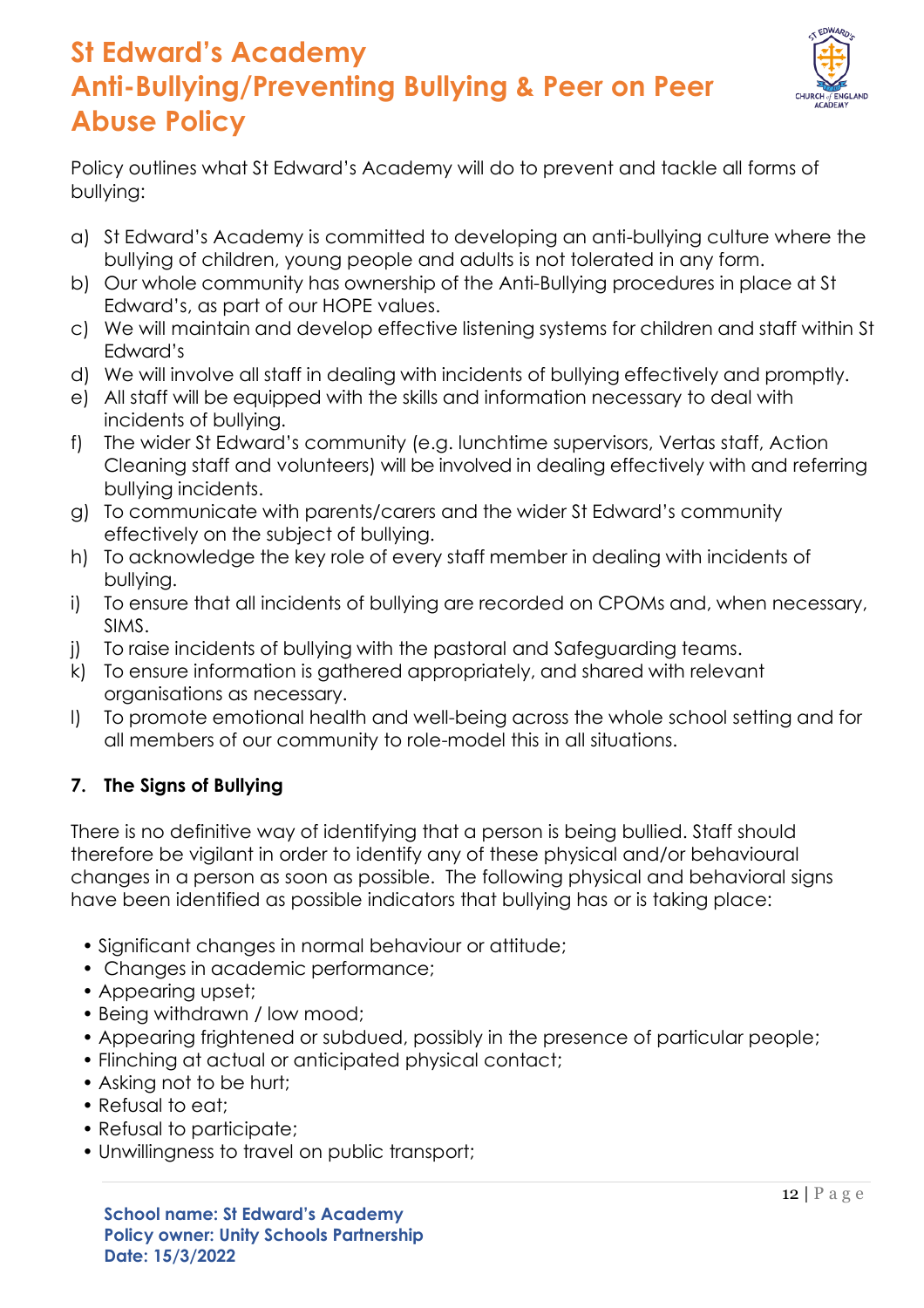

- Not wanting to go to a certain venue;
- Starting to bully others;
- Incontinence:
- Vomiting;
- Unexplained illness;
- Claims of feeling unwell with no apparent signs or symptoms;
- Bruising or other physical marks;
- Torn clothing;
- Unexplained loss of money or possessions;
- Sleepless nights;
- Loss of appetite and loss of weight;
- Repeating words the perpetrator has said to them, e.g. "shut up or I'll hit you".

We also recognise the role of students and other stakeholders in reporting incidents and not taking on a role of bystander if they witness an incident of bullying. We aim to promote a positive, caring ethos at St Edward's where each member of the schools community lives by the HOPE value of Humanity.

We take proactive steps to support our vulnerable students by supporting individuals and small groups. There are designated staff roles. We are aware of individual student needs and ensure that these are met through support and intervention programmes and, if appropriate, by working in partnership with external agencies.

### **8. Practice and Procedures**

### **a) Statutory Duty**

The Headteacher has a legal duty under Keeping Children Safe in Education 2021 to draw up procedures to prevent bullying among pupils. These procedures must be brought to the attention of staff, parents/carers and students. St Edward's has clear protocols for the reporting bullying and suspected bullying, There are effective protocols for the prevention of bullying.

### **b) What we do to prevent bullying?**

Everyone involved in the life of St Edward's Academy must take responsibility for promoting a common antibullying approach. We aim to:

- Be supportive of each other;
- Provide positive role models;
- Convey a clear understanding that we disapprove of unacceptable behaviour;
- Be clear that we all follow the rules and shared values of St Edward's Academy (including our HOPE values);
- Be fully involved in the development of the Anti-Bullying Policy and procedures and support anti- bullying practice;
- Support each other in the implementation of the Anti-Bullying Policy and procedures;
- Train all staff to identify all forms of bullying and take appropriate action, following the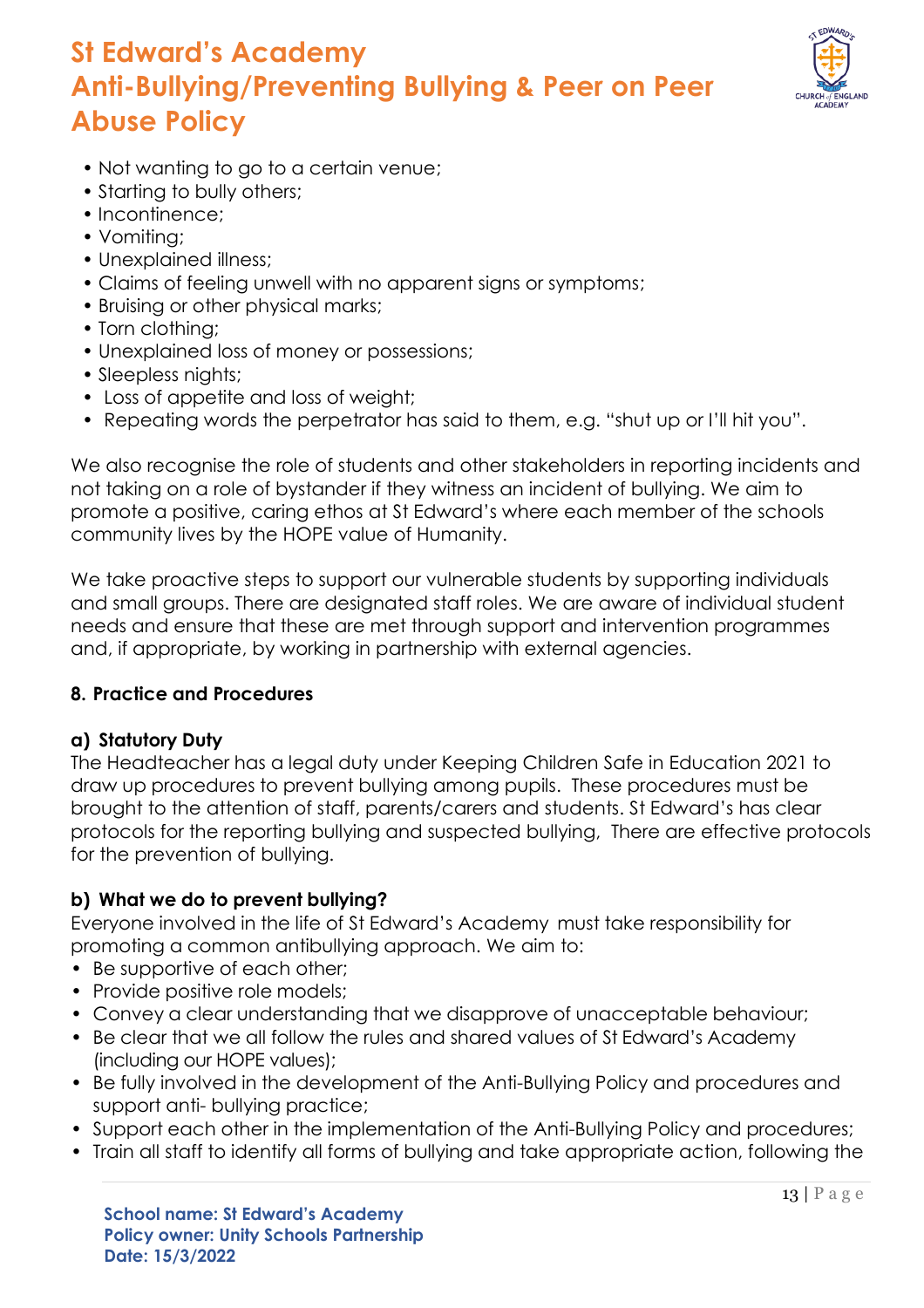

school's policy and procedures, All members of the academy community are expected to report incidents of bullying or suspected bullying;

### **c) Staff Responsibilities**

All staff have a vital role to play as they are at the forefront of behaviour management and supporting children's sense of well-being. They have the closest knowledge of the children in their care, and should build up a relationship involving mutual support, trust and respect. These responsibilities are enshrined in our HOPE values, in 'A Day in the Life of St Edward's' and in all policy and practice.

All St Edward's Staff will:

- Provide children with a framework of behaviour, including rules which support the whole school Behaviour Policy;
- Emphasise and behave in a respectful and caring manner to children and colleagues, to set a good tone and help create a positive atmosphere;
- Raise awareness of bullying through a wide variety of forums;
- Through the Headteacher / Designated Safeguarding Lead, keep Unity Schools Partnership and the local governing body informed as appropriate;
- Record any concerns onto CPOMs and ensure that all follow up actions are completed and recorded.

#### **d) Implementation**

The Bullying Allegation Procedure flowchart illustrates actions to response to Bullying.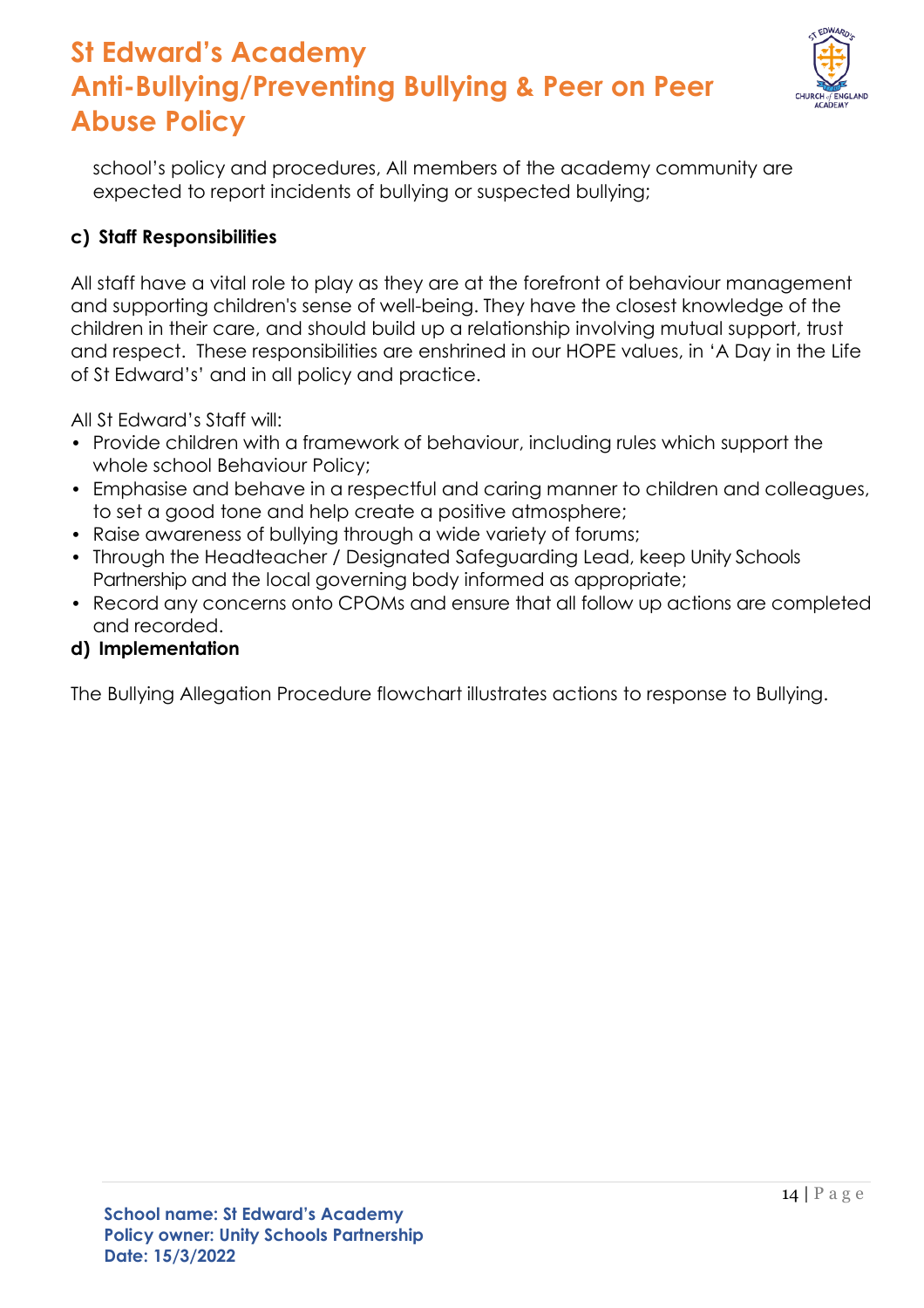

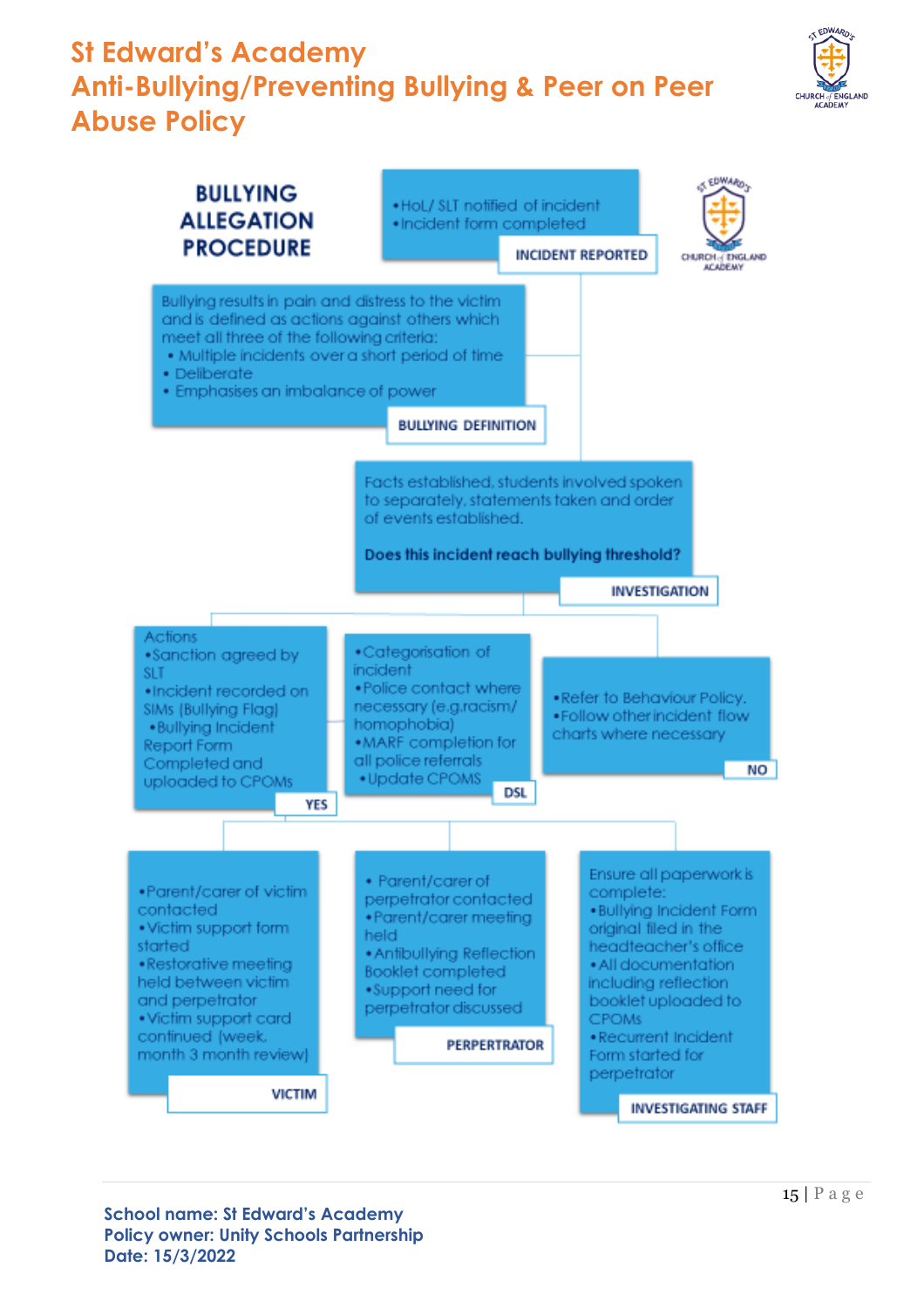

### **e) Pupils**

#### **Who are 'Bystanders' and 'Upstanders'?**

#### **Bystanders**

Someone who witnesses bullying, either in person or online, is a bystander. Friends, pupils, peers, teachers, school staff, parents, coaches, and other youth-serving adults can be bystanders.

People who are bullied often feel even more alone because there are witnesses who do nothing. When no one intervenes, the person being targeted may feel that bystanders do not care or they agree with what is happening.

There are many reasons why a bystander may not interject, even if they believe that bullying is wrong. They may be afraid of retaliation or of becoming the target of bullying themselves. They might fear that getting involved could have negative social consequences.

#### **Upstanders**

An upstander is someone who sees what happens and intervenes, interrupts, or speaks up to stop the bullying.

There are many things that bystanders to bullying can do to become upstanders:

- Question the bullying behaviour e.g. changing the subject or questioning the behaviour can shift the focus;
- Inform an adult teachers, school staff, family members;
- Reach out privately to check in with the person who was bullied to let them know you do not agree with it and that you care. It makes a difference.

#### Within the curriculum

St Edward's will raise the awareness of the nature of bullying through inclusion in PSHE, Tutor time, assemblies and subject areas, as appropriate, in an attempt to eradicate such behaviour.

#### **f) Support**

At St Edward's, we will proactively support the Anti-Bullying Policy and procedures in the following ways:

• We continue to address staff training needs by organising regular training to tackle all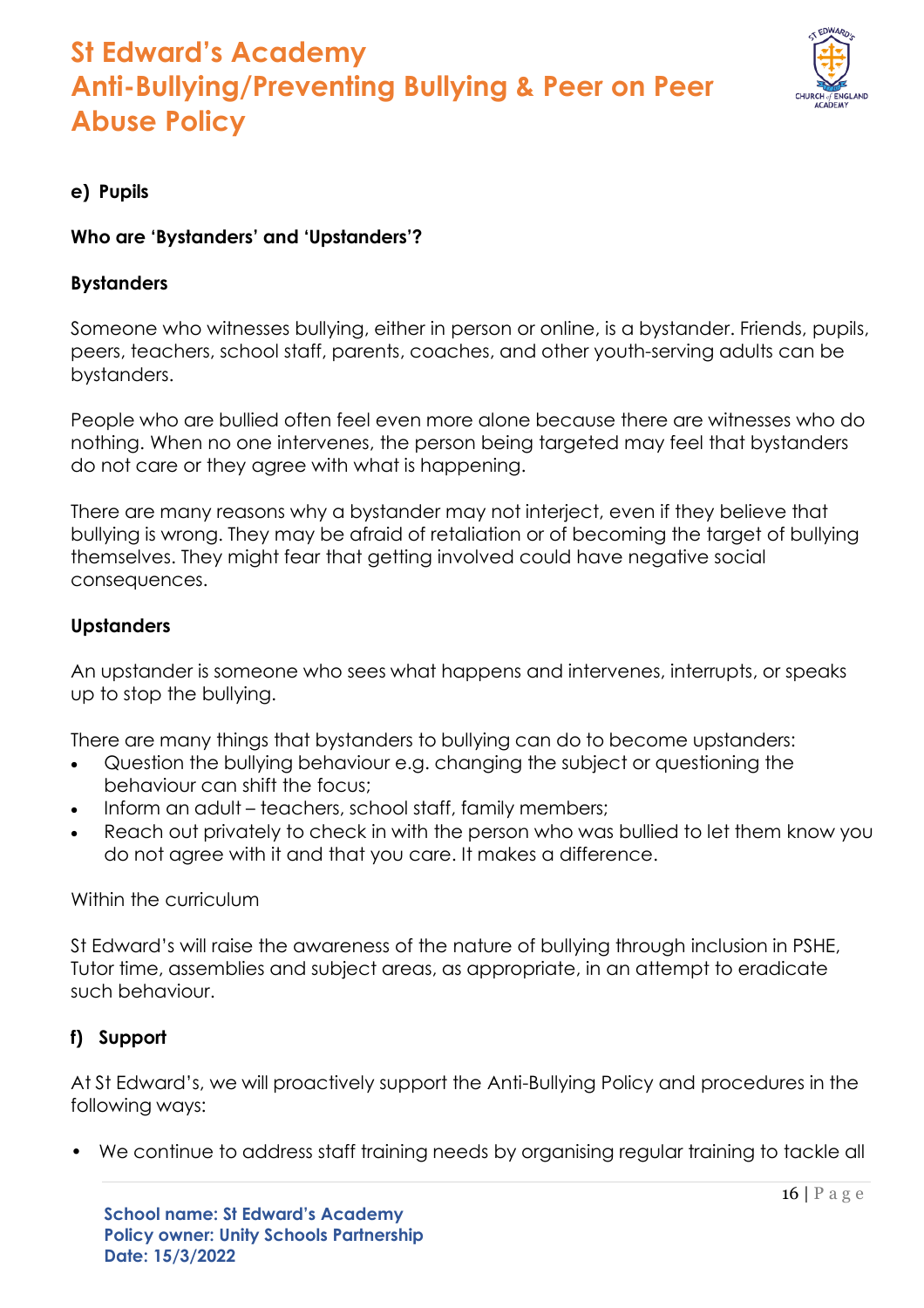

forms of bullying. This includes through e-safety/online and behaviour management training, and development of increased awareness on identifying homophobic, biphobic, and trans-phobic incidents;

- Ensure anti-bullying has a high profile throughout the year, reinforced through key opportunities such as anti-bullying week;
- Provide systematic opportunities to develop pupils' social and emotional skills, including building their resilience and self-esteem;
- Consider a range of opportunities and approaches for addressing bullying throughout the curriculum and other activities, such as through displays, assemblies, peer support, the school/student leadership, etc;
- Pupils are made aware of bullying through specific forms of abuse such as radicalisation, cyberbullying, peer-on-peer relationship / abuse, social media, criminal exploitation, county lines, Child Sexual Exploitation, inappropriate content and use of social media;
- By including teaching about other forms of discrimination, prejudice and stereotyping in an age-appropriate way and in accordance with guidance so that pupils understand and appreciate diversity.

### **9. Equality Impact Statement**

We will do all we can to ensure that this procedure does not discriminate, directly or indirectly. We shall do this through regular monitoring and evaluation of our policies. On review, we shall assess and consult relevant stakeholders on the likely impact of our policies on the promotion of all aspects of equality, as laid down in the Equality Act 2010.

This will include, but not necessarily be limited to: race, gender, sexual orientation, disability, ethnicity, religion, cultural beliefs and pregnancy/maternity. We will use the appropriate Equality Impact Assessment to monitor the impact of all our policies and this Policy and our procedure may be amended as a result of this assessment.

### **10. Useful links and supporting organisations**

- Anti-Bullying Alliance: [www.anti-bullyingalliance.org.uk](http://www.anti-bullyingalliance.org.uk/)
- Childline: [www.childline.org.uk](http://www.childline.org.uk/)
- Family Lives: [www.familylives.org.uk](http://www.familylives.org.uk/)
- Kidscape: [www.kidscape.org.uk](http://www.kidscape.org.uk/)
- MindEd: [www.minded.org.uk](http://www.minded.org.uk/)
- NSPCC: [www.nspcc.org.uk](http://www.nspcc.org.uk/)
- The BIG Award: [www.bullyinginterventiongroup.co.uk/index.php](http://www.bullyinginterventiongroup.co.uk/index.php)
- PSHE Association: [www.pshe-association.org.uk](http://www.pshe-association.org.uk/)
- Restorative Justice Council: [www.restorativejustice.org.uk](http://www.restorativejustice.org.uk/)
- The Diana Award: [www.diana-award.org.uk](http://www.diana-award.org.uk/)
- Victim Support: [www.victimsupport.org.uk](http://www.victimsupport.org.uk/)
- Young Minds: [www.youngminds.org.uk](http://www.youngminds.org.uk/)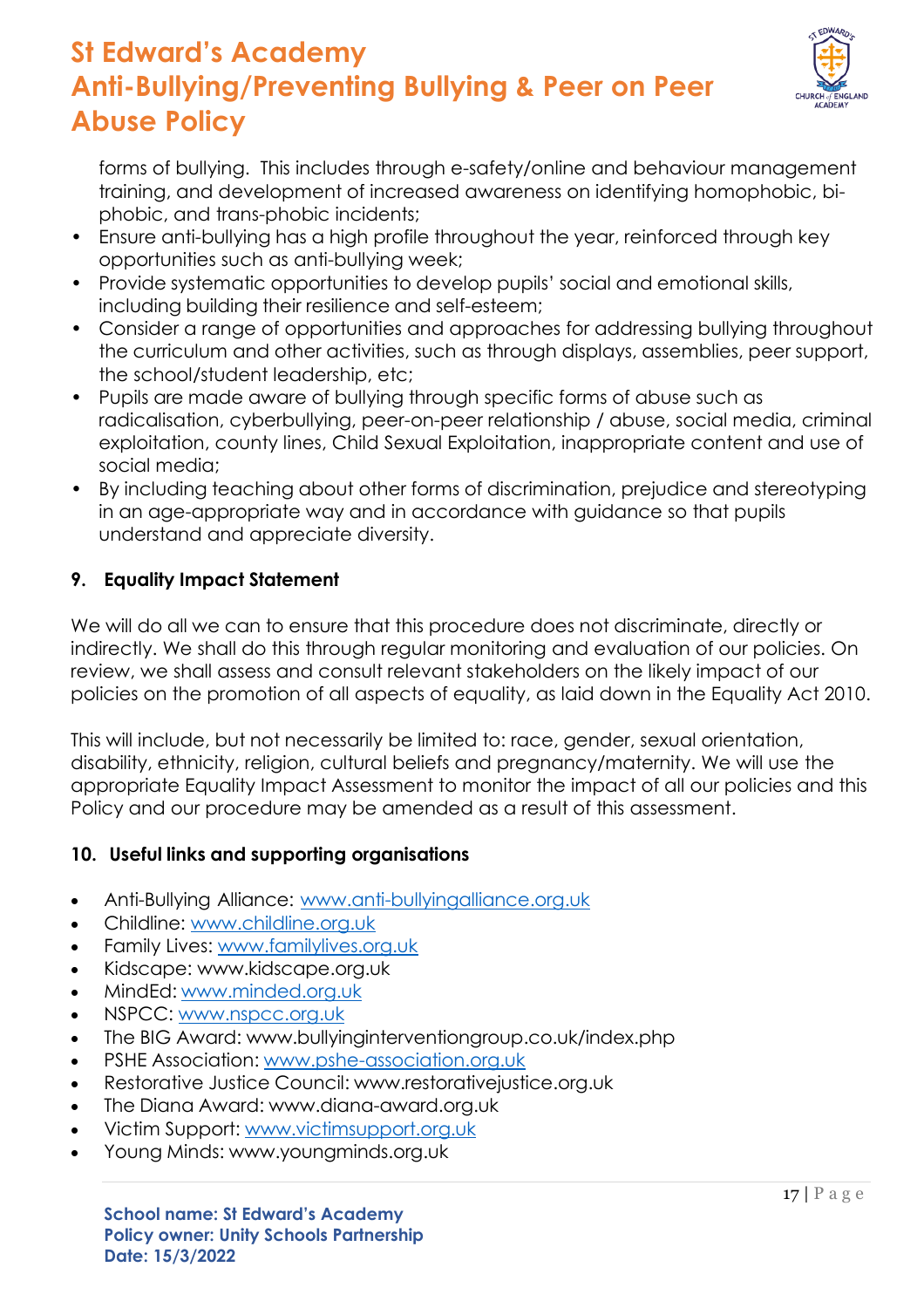

- Young Carers: [www.youngcarers.net](http://www.youngcarers.net/)
- The Restorative Justice Council: [www.restorativejustice.org.uk/restorative](http://www.restorativejustice.org.uk/restorative-)practiceschool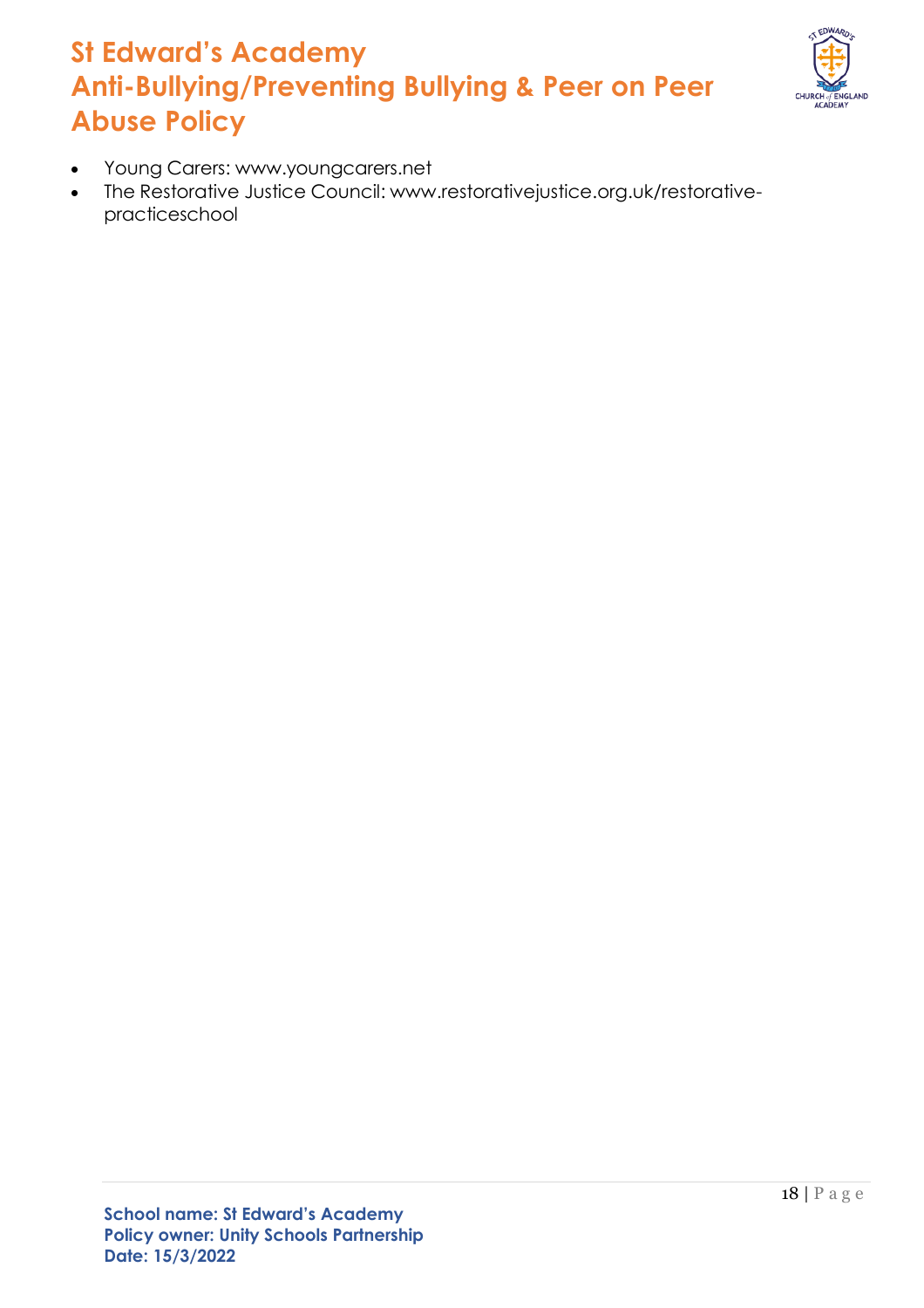

### **Cyberbullying**

- Childnet: [www.childnet.com](http://www.childnet.com/)
- Internet Watch Foundation: [www.iwf.org.uk](http://www.iwf.org.uk/)
- Think U Know: [www.thinkuknow.co.uk](http://www.thinkuknow.co.uk/)
- UK Safer Internet Centre: [www.saferinternet.org.uk](http://www.saferinternet.org.uk/)
- The UK Council for Child Internet Safety (UKCCIS) [www.gov.uk/government/groups/uk-council-for-child-internet-safety-ukccis](http://www.gov.uk/government/groups/uk-council-for-child-internet-safety-ukccis)
- DfE 'Cyberbullying: advice for headteachers and school staff': [www.gov.uk/government/publications/preventing-and-tackling-bullying](http://www.gov.uk/government/publications/preventing-and-tackling-bullying)
- DfE 'Advice for parents and carers on cyberbullying': [www.gov.uk/government/publications/preventing-and-tackling-bullying](http://www.gov.uk/government/publications/preventing-and-tackling-bullying)
- Race, religion and nationality
- Anne Frank Trust: [www.annefrank.org.uk](http://www.annefrank.org.uk/)
- Kick it Out: [www.kickitout.org](http://www.kickitout.org/)
- Report it: [www.report-it.org.uk](http://www.report-it.org.uk/)
- Stop Hate: [www.stophateuk.org](http://www.stophateuk.org/)
- Tell Mama[:www.tellmamauk.org](http://www.tellmamauk.org/)
- Educate against Hate: [www.educateagainsthate.com](http://www.educateagainsthate.com/)
- Show Racism the Red Card: [www.srtrc.org/educational](http://www.srtrc.org/educational)

### **LGBT**

- Barnardo's LGBT Hub: [www.barnardos.org.uk/what\\_we\\_do/our\\_work/lgbtq.htm](http://www.barnardos.org.uk/what_we_do/our_work/lgbtq.htm)
- Metro Charity: [www.metrocentreonline.org](http://www.metrocentreonline.org/) EACH: [www.eachaction.org.uk](http://www.eachaction.org.uk/)
- Proud Trust: [www.theproudtrust.org](http://www.theproudtrust.org/)
- Schools Out: [www.schools-out.org.uk](http://www.schools-out.org.uk/)
- Stonewall: [www.stonewall.org.uk](http://www.stonewall.org.uk/)

### **Sexual harassment and sexual bullying**

- Ending Violence Against Women and Girls (EVAW) [www.endviolenceagainstwomen.org.uk](http://www.endviolenceagainstwomen.org.uk/)
- A Guide for Schools: [www.endviolenceagainstwomen.org.uk/data/files/resources/71/EVAWCoalition-](http://www.endviolenceagainstwomen.org.uk/data/files/resources/71/EVAWCoalition-Schools-Guide.pdf)[Schools-Guide.pdf](http://www.endviolenceagainstwomen.org.uk/data/files/resources/71/EVAWCoalition-Schools-Guide.pdf)
- Disrespect No Body: [www.gov.uk/government/publications/disrespect](http://www.gov.uk/government/publications/disrespect-)nobodycampaign-posters
- Anti-bullying Alliance: Preventing and responding to Sexual Bullying: [www.antibullyingalliance.org.uk/tools-information/all-about-bullying/sexual-and](http://www.antibullyingalliance.org.uk/tools-information/all-about-bullying/sexual-and-)genderrelated/preventing-and-responding-sexual
- Anti-bullying Alliance: advice for school staff and professionals about developing effective anti-bullying practice in relation to sexual bullying: